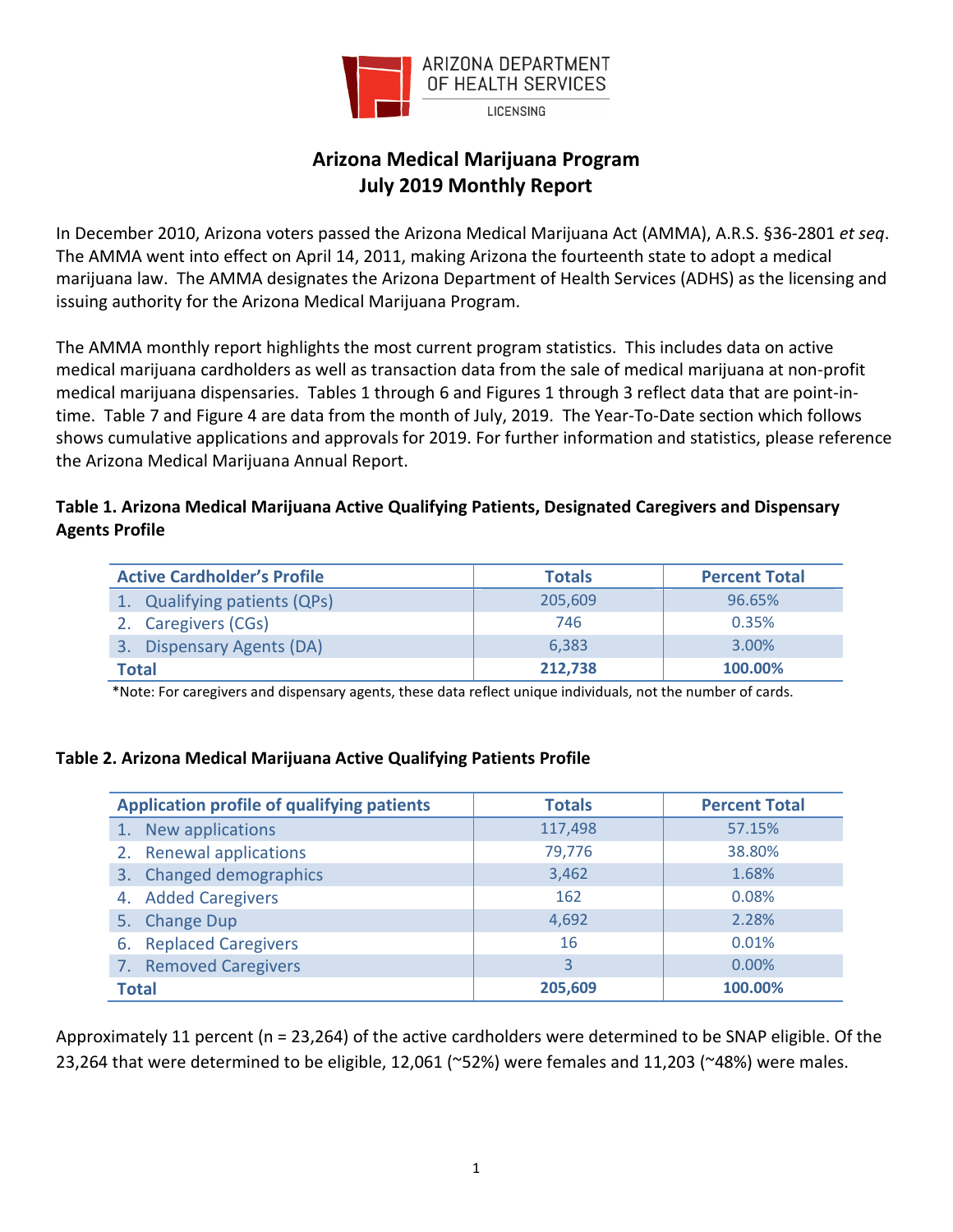# **Table 3. Arizona Medical Marijuana Active Qualifying Patients Characteristics**

| <b>Characteristics of Active Cardholders who are</b><br><b>Qualified Patients</b> | <b>Totals</b><br>$(N = 205,609)$ | <b>Percent Total</b> |
|-----------------------------------------------------------------------------------|----------------------------------|----------------------|
| <b>Patient Age-groups</b>                                                         |                                  |                      |
| Less than 18 years                                                                | 182                              | 0.09%                |
| 18 to 30 years                                                                    | 50,126                           | 24.38%               |
| 31 to 40 years                                                                    | 43,406                           | 21.11%               |
| 41 to 50 years                                                                    | 32,931                           | 16.02%               |
| 51 to 60 years                                                                    | 32,424                           | 15.77%               |
| 61 to 70 years                                                                    | 33,048                           | 16.07%               |
| 71 to 80 years                                                                    | 11,452                           | 5.57%                |
| 81 and older                                                                      | 2,040                            | 0.99%                |
| <b>Patient Gender</b>                                                             |                                  |                      |
| Male                                                                              | 122,054                          | 59.36%               |
| Female                                                                            | 83,555                           | 40.64%               |

# **Figure 1. Arizona Medical Marijuana Active Qualifying Patients Characteristics by Gender and Age**



**(N = 205,609)**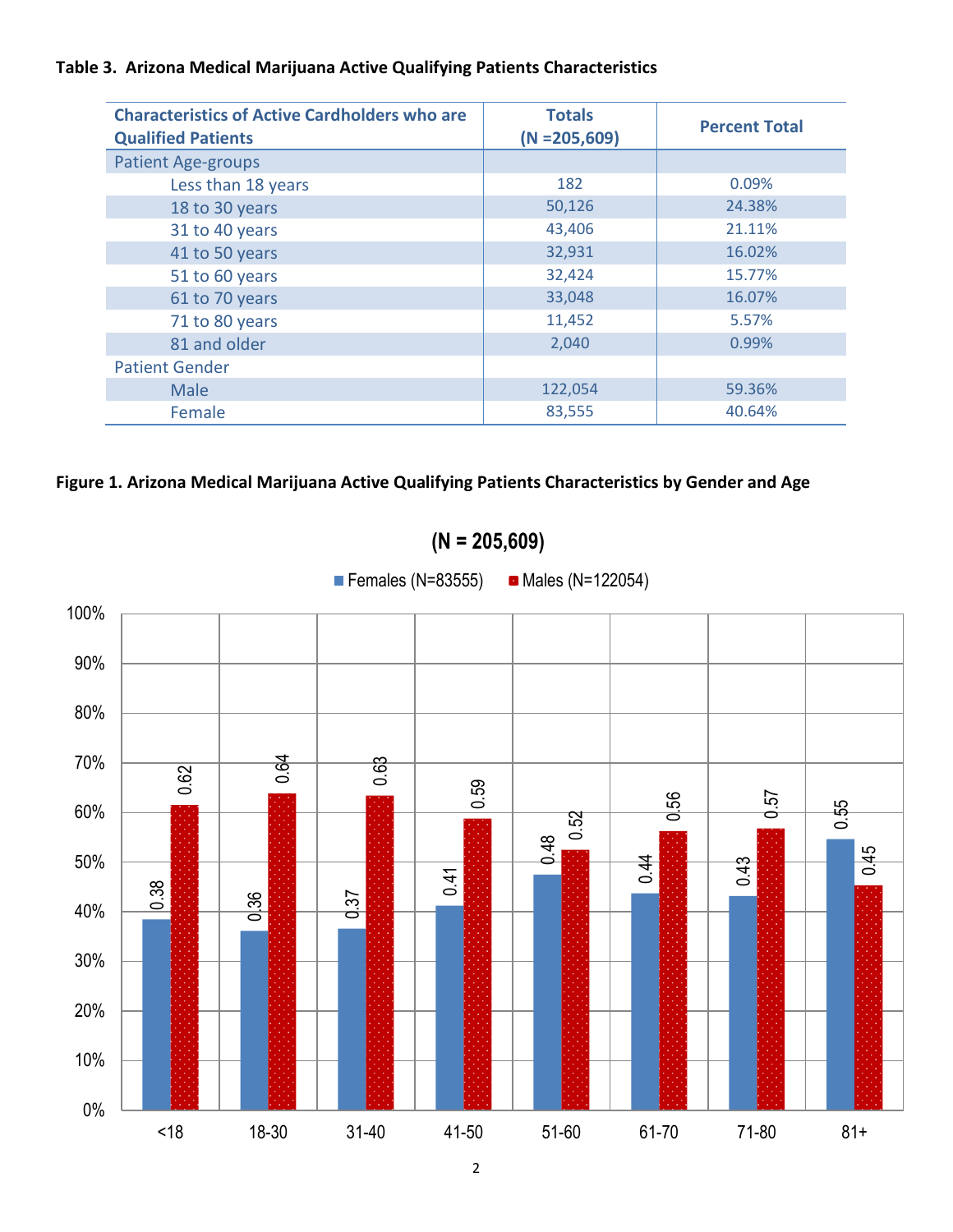# **Table 4. Arizona Medical Marijuana Active Qualifying Patients Medical Condition Profile**

| Patient medical condition profile of Active Cardholders <sup>1</sup> | <b>Totals</b> | <b>Percent Total</b> |
|----------------------------------------------------------------------|---------------|----------------------|
| Alzheimer's                                                          | 103           | 0.05%                |
| Cachexia                                                             | 125           | 0.06%                |
| Cancer                                                               | 4,068         | 1.98%                |
| <b>Chronic Pain</b>                                                  | 182,365       | 88.70%               |
| <b>Crohn's Disease</b>                                               | 646           | 0.31%                |
| Glaucoma                                                             | 1,105         | 0.54%                |
| Hepatitis C                                                          | 721           | 0.35%                |
| <b>HIV/AIDS</b>                                                      | 720           | 0.35%                |
| <b>Muscle Spasms</b>                                                 | 942           | 0.46%                |
| <b>Nausea</b>                                                        | 798           | 0.39%                |
| Post-Traumatic Stress Disorder (PTSD)                                | 2,464         | 1.20%                |
| <b>Sclerosis</b>                                                     | 30            | 0.01%                |
| <b>Seizures</b>                                                      | 1,226         | 0.60%                |
| <b>Two Or More Conditions</b>                                        | 10,296        | 5.01%                |
| <b>TOTAL</b>                                                         | 205,609       | 100.00%              |

¶ Unique debilitating conditions

# **Figure 2. Arizona Medical Marijuana Active Designated Caregiver Characteristics by Gender and Age**

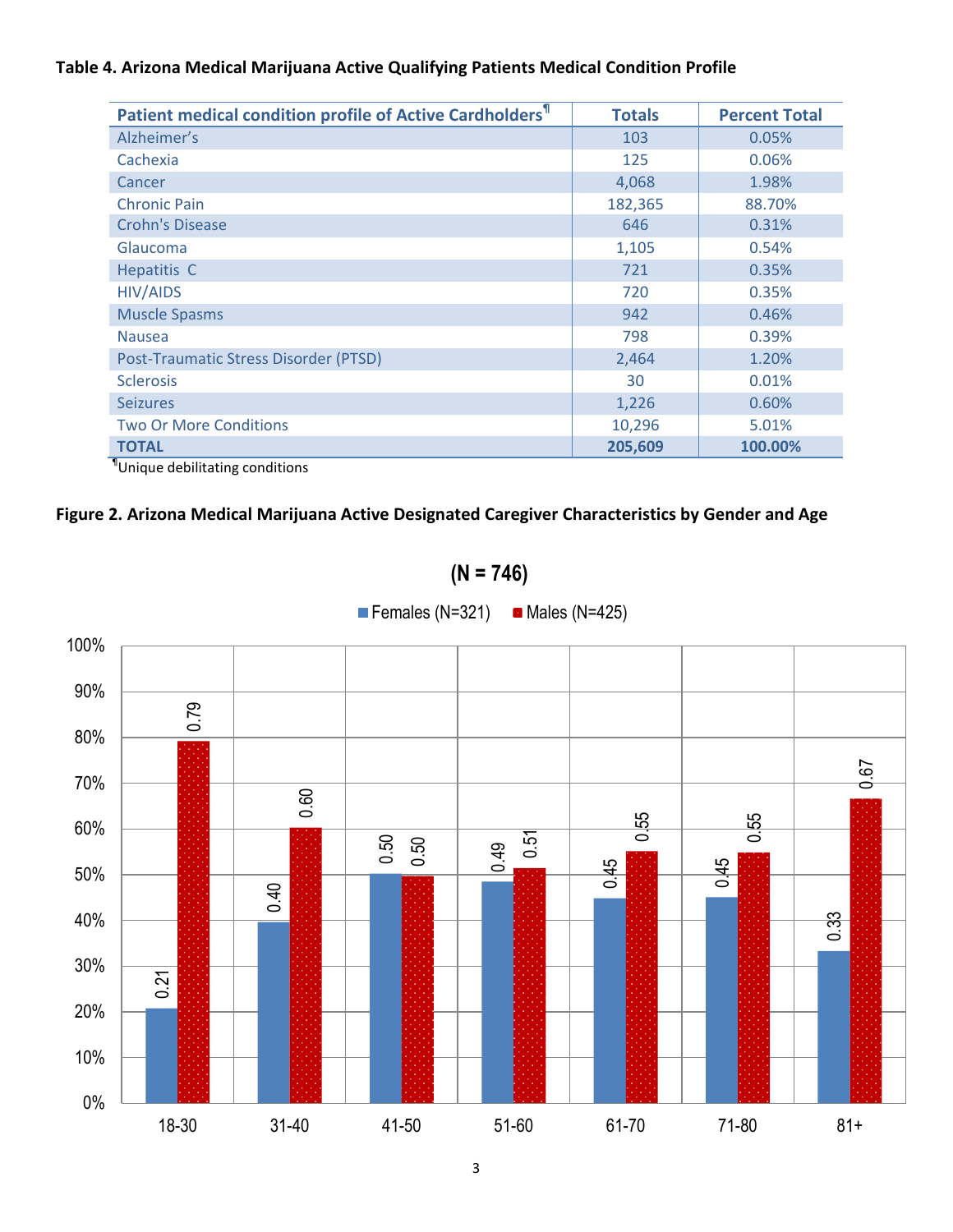**Table 5. Arizona Medical Marijuana Active Qualifying Patients and Designated Caregivers Authorized for Cultivation**

| Active cardholders cultivation status | <b>Totals</b> | <b>Percent Total</b> |
|---------------------------------------|---------------|----------------------|
| Qualifying patients (n = 205,609)     | 2.356         | 1.15%                |
| Caregivers ( $n = 746$ )              | 287           | 38.47%               |

#### **Table 6. Frequency of Qualifying Patients, Caregivers, and Dispensary Agents by County of Residence**

| <b>County</b>            | <b>Qualifying</b><br><b>Patients</b> | <b>Caregivers</b> | <b>Dispensary</b><br><b>Agents</b> |
|--------------------------|--------------------------------------|-------------------|------------------------------------|
| <b>Apache County</b>     | 843                                  | Count under 20    | Count under 20                     |
| <b>Cochise County</b>    | 3,012                                | Count under 20    | 212                                |
| <b>Coconino County</b>   | 4,086                                | 28                | 156                                |
| <b>Gila County</b>       | 1,854                                | Count under 20    | 34                                 |
| <b>Graham County</b>     | 827                                  | Count under 20    | Count under 20                     |
| <b>Greenlee County</b>   | 211                                  | Count under 20    | Count under 20                     |
| La Paz County            | 320                                  | Count under 20    | Count under 20                     |
| <b>Maricopa County</b>   | 133,653                              | 413               | 3,943                              |
| <b>Mohave County</b>     | 5,069                                | Count under 20    | 197                                |
| Navajo County            | 2,475                                | Count under 20    | 271                                |
| <b>Pima County</b>       | 28,113                               | 127               | 629                                |
| <b>Pinal County</b>      | 12,501                               | 35                | 244                                |
| <b>Santa Cruz County</b> | 637                                  | Count under 20    | 177                                |
| <b>Yavapai County</b>    | 10,281                               | 49                | 384                                |
| <b>Yuma County</b>       | 1,727                                | Count under 20    | Count under 20                     |
| <b>TOTAL</b>             | 205,609                              | 746               | 6,383                              |

\* 72 Dispensary Agents are located outside of Arizona.

#### **Table 7. Type and Amount of Transactions at Medical Marijuana Dispensaries in July, 2019**

| <b>Type of Transaction</b>  | <b>Ounces (oz.)</b> | <b>Pounds</b> |
|-----------------------------|---------------------|---------------|
| Marijuana                   | 202,403.90          | 12,650.24     |
| Marijuana Edible            | 7.910.47            | 494.40        |
| Marijuana Other             | 13,426.59           | 839.16        |
| <b>Total Marijuana Sold</b> | 223,740.95          | 13,983.81     |

† Amounts have been rounded and may not added to exact totals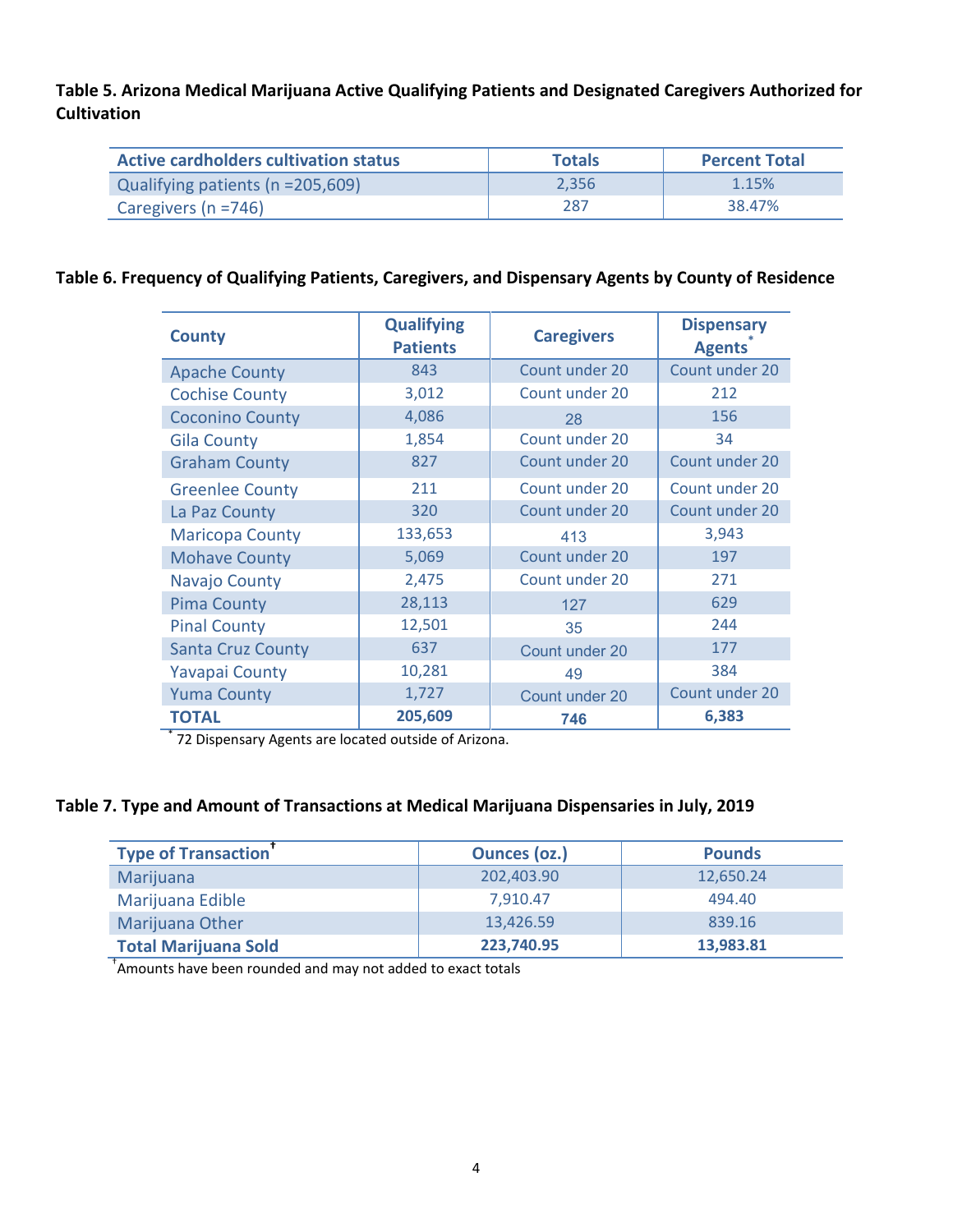

#### **Figure 4. Daily Transactions and Amount of Marijuana Sold in July, 2019**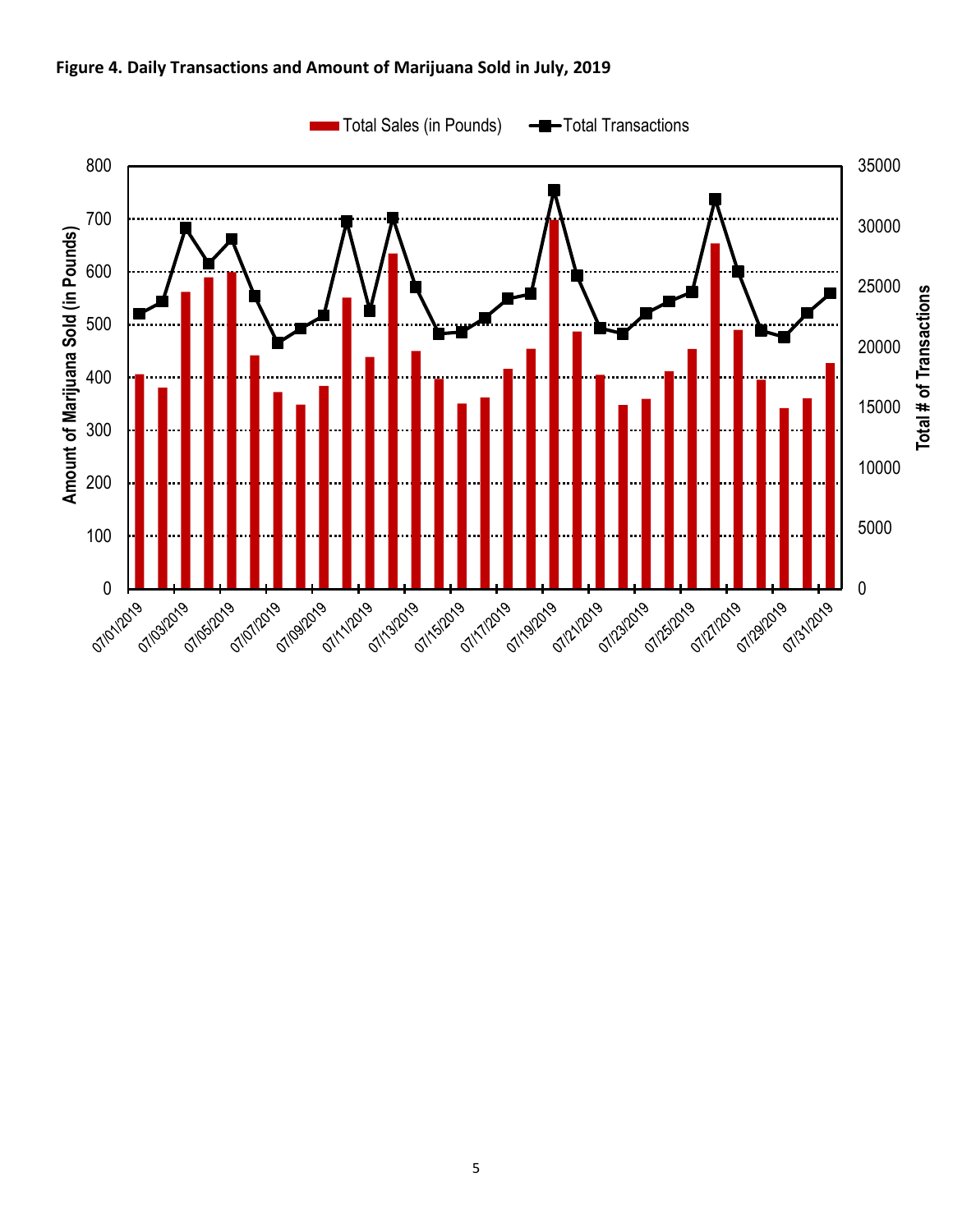### **YEAR TO DATE**

#### **Table 1a. Arizona Medical Marijuana Applications Received- Application Profile**

| <b>Applications Received Cardholder Profile</b> | <b>Totals</b> | <b>Percent Total</b> |
|-------------------------------------------------|---------------|----------------------|
| <b>Qualifying patients (QPs)</b>                | 138,644       | 94.81%               |
| Caregivers (CGs)                                | 1.022         | 0.70%                |
| <b>Dispensary Agents (DA)</b>                   | 6.573         | 4.49%                |
| <b>Total</b>                                    | 146,239       | 100.00%              |

\*Note: For caregivers and dispensary agents, these data reflect unique individuals, not the number of cards.

### **Table 1b. Arizona Medical Marijuana Licensed Qualifying Patients, Designated Caregivers and Dispensary Agents Profile**

| <b>Applications Approved Cardholder Profile</b> | <b>Totals</b> | <b>Percent Total</b> |
|-------------------------------------------------|---------------|----------------------|
| <b>Qualifying patients (QPs)</b>                | 137,812       | 95.01%               |
| Caregivers (CGs)                                | 947           | 0.65%                |
| <b>Dispensary Agents (DA)</b>                   | 6.288         | 4.34%                |
| <b>Total</b>                                    | 145,047       | 100.00%              |

\*Note: For caregivers and dispensary agents, these data reflect unique individuals, not the number of cards.

## **Table 2. Arizona Medical Marijuana Licensed Qualifying Patient Profile**

| <b>Applications Approved for Qualifying</b><br><b>Patients</b> | <b>Totals</b> | <b>Percent Total</b> |
|----------------------------------------------------------------|---------------|----------------------|
| New applications                                               | 76,276        | 55.35%               |
| <b>Renewal applications</b>                                    | 53,746        | 39.00%               |
| <b>Changed demographics</b>                                    | 3,037         | 2.20%                |
| <b>Added Caregivers</b>                                        | 156           | 0.11%                |
| <b>Change Dup</b>                                              | 4,562         | 3.31%                |
| <b>Replaced Caregivers</b>                                     | 28            | 0.02%                |
| <b>Removed Caregivers</b>                                      |               | 0.01%                |
| <b>Total</b>                                                   | 137,812       | 100.00%              |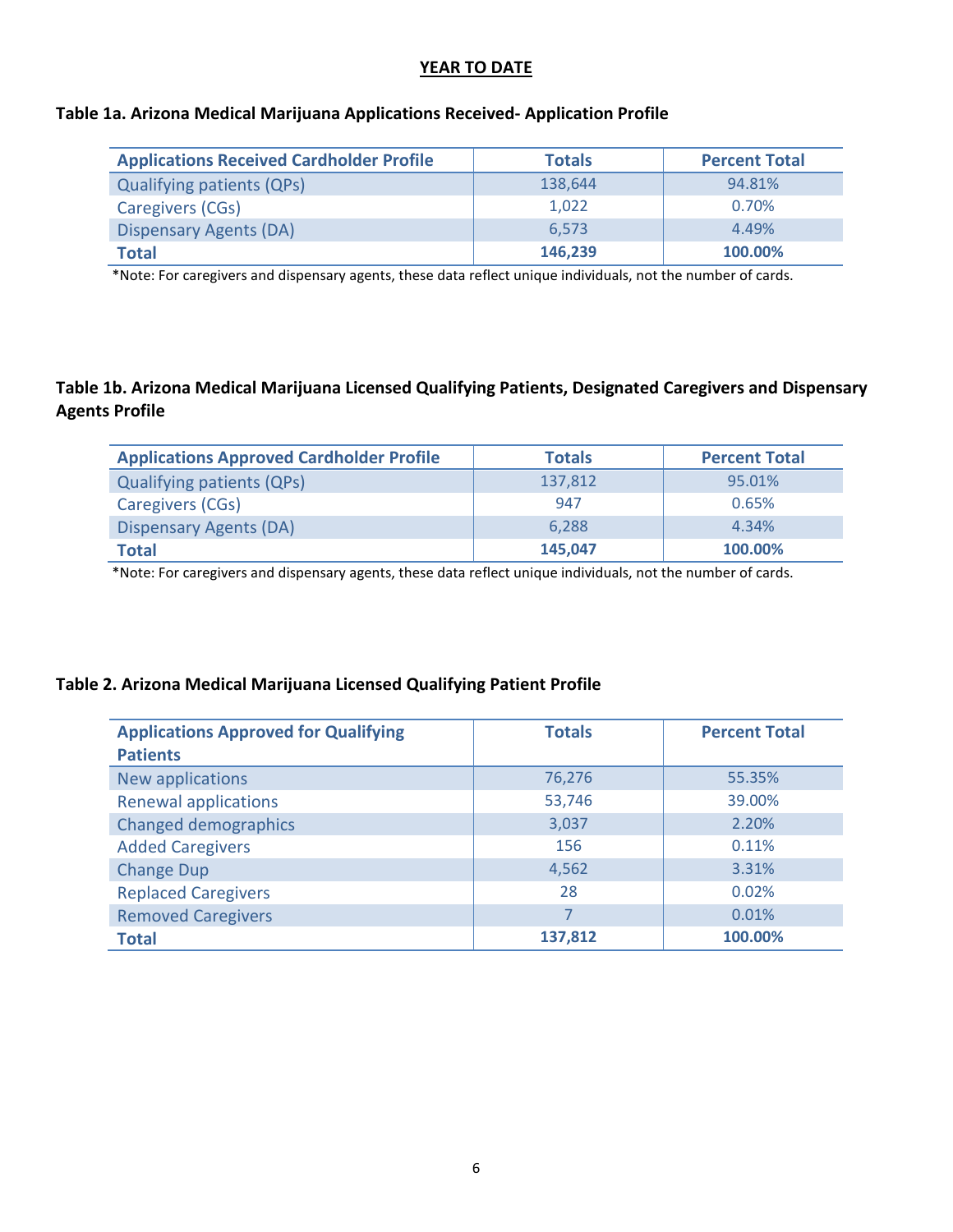# **Table 3a. Arizona Medical Marijuana Applications Received- Patient Characteristics**

| <b>Characteristics of Applications Received who</b><br>are Qualified Patients | <b>Totals</b><br>$(N = 138, 644)$ | <b>Percent Total</b> |
|-------------------------------------------------------------------------------|-----------------------------------|----------------------|
| <b>Patient Age-groups</b>                                                     |                                   |                      |
| Less than 18 years                                                            | 126                               | 0.09%                |
| 18 to 30 years                                                                | 37,194                            | 26.83%               |
| 31 to 40 years                                                                | 29,856                            | 21.53%               |
| 41 to 50 years                                                                | 21,785                            | 15.71%               |
| 51 to 60 years                                                                | 21,093                            | 15.21%               |
| 61 to 70 years                                                                | 20,745                            | 14.96%               |
| 71 to 80 years                                                                | 6,708                             | 4.84%                |
| 81 and older                                                                  | 1,137                             | 0.82%                |
| <b>Patient Gender</b>                                                         |                                   |                      |
| Male                                                                          | 82,590                            | 59.57%               |
| Female                                                                        | 56,054                            | 40.43%               |

# **Table 3b. Arizona Medical Marijuana Licensed Qualifying Patient Characteristics**

| <b>Characteristics of Approved Applications who</b><br>are Qualified Patients | <b>Totals</b><br>$(N = 137,812)$ | <b>Percent Total</b> |
|-------------------------------------------------------------------------------|----------------------------------|----------------------|
| <b>Patient Age-groups</b>                                                     |                                  |                      |
| Less than 18 years                                                            | 116                              | 0.08%                |
| 18 to 30 years                                                                | 36,965                           | 26.82%               |
| 31 to 40 years                                                                | 29,685                           | 21.54%               |
| 41 to 50 years                                                                | 21,660                           | 15.72%               |
| 51 to 60 years                                                                | 20,981                           | 15.22%               |
| 61 to 70 years                                                                | 20,630                           | 14.97%               |
| 71 to 80 years                                                                | 6,653                            | 4.83%                |
| 81 and older                                                                  | 1,122                            | 0.81%                |
| <b>Patient Gender</b>                                                         |                                  |                      |
| Male                                                                          | 82,051                           | 59.54%               |
| Female                                                                        | 55,761                           | 40.46%               |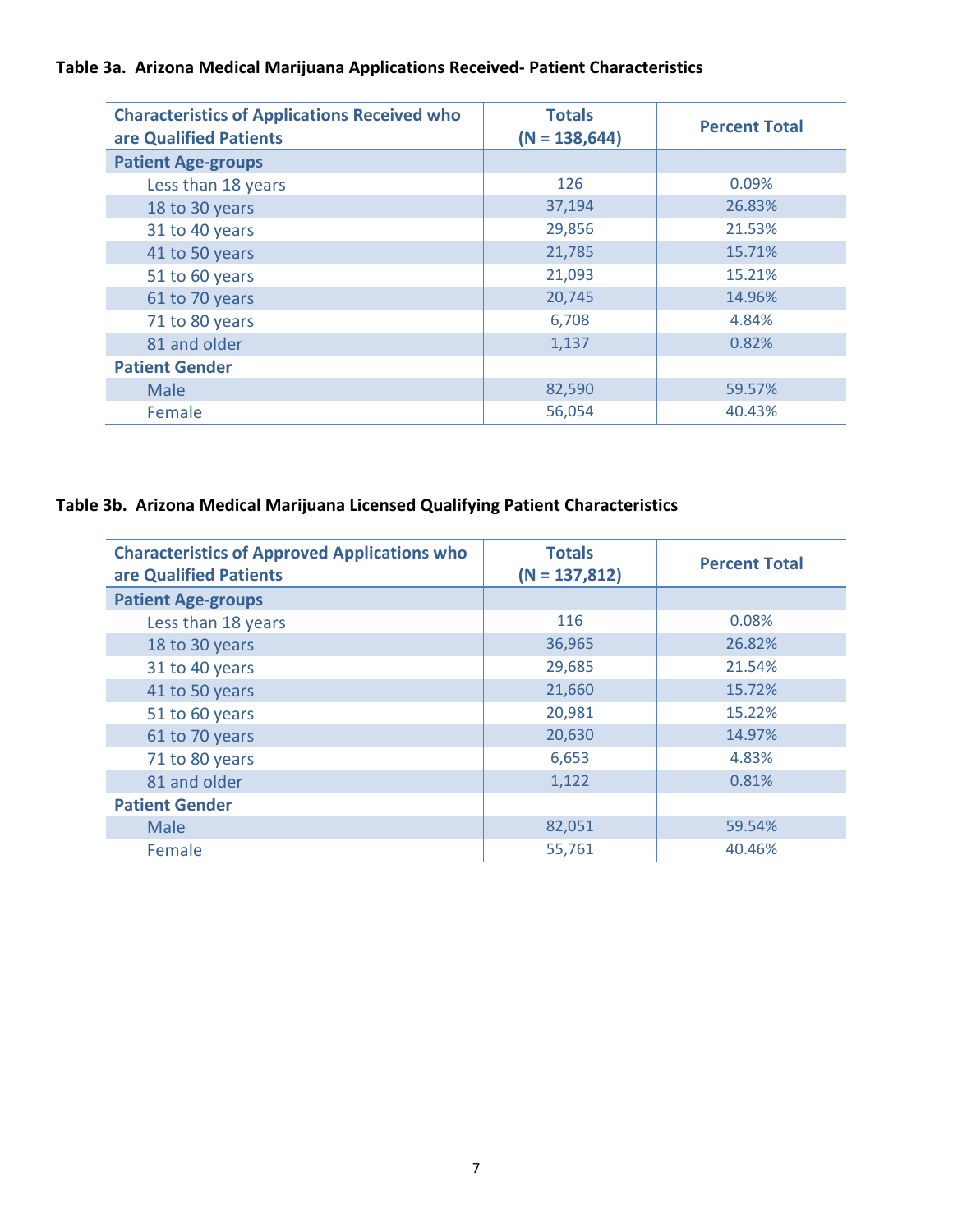# **Figure 1a. Arizona Medical Marijuana Applications Received- Patient Characteristics by Gender and Age**



**(N =137,812)**



8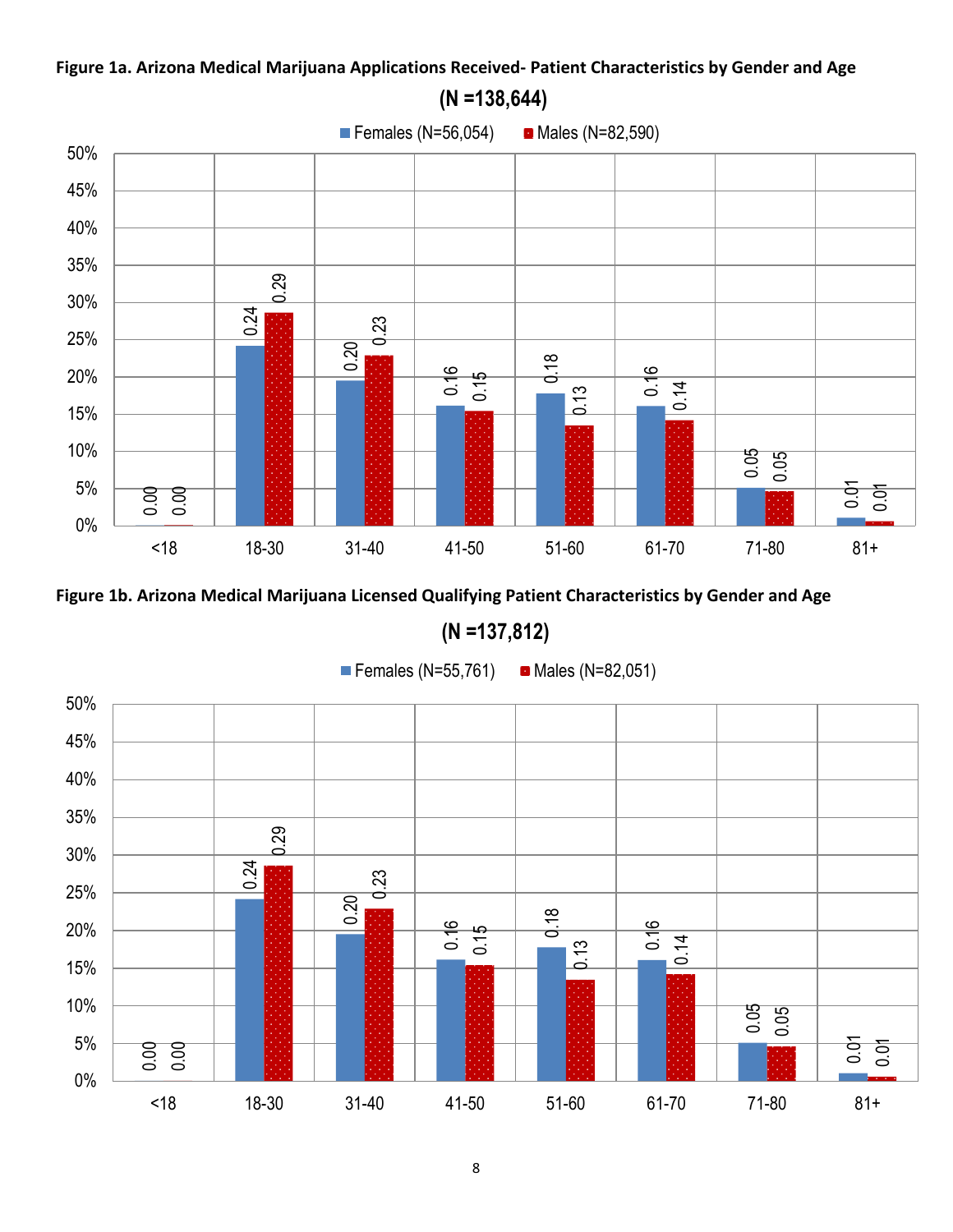## **Figure 2a. Arizona Medical Marijuana Applications Received- Caregivers Characteristics by Gender and Age**



**(N = 947)**



**(N = 1,022)**

Females (N=285)  $\blacksquare$  Males (N=737)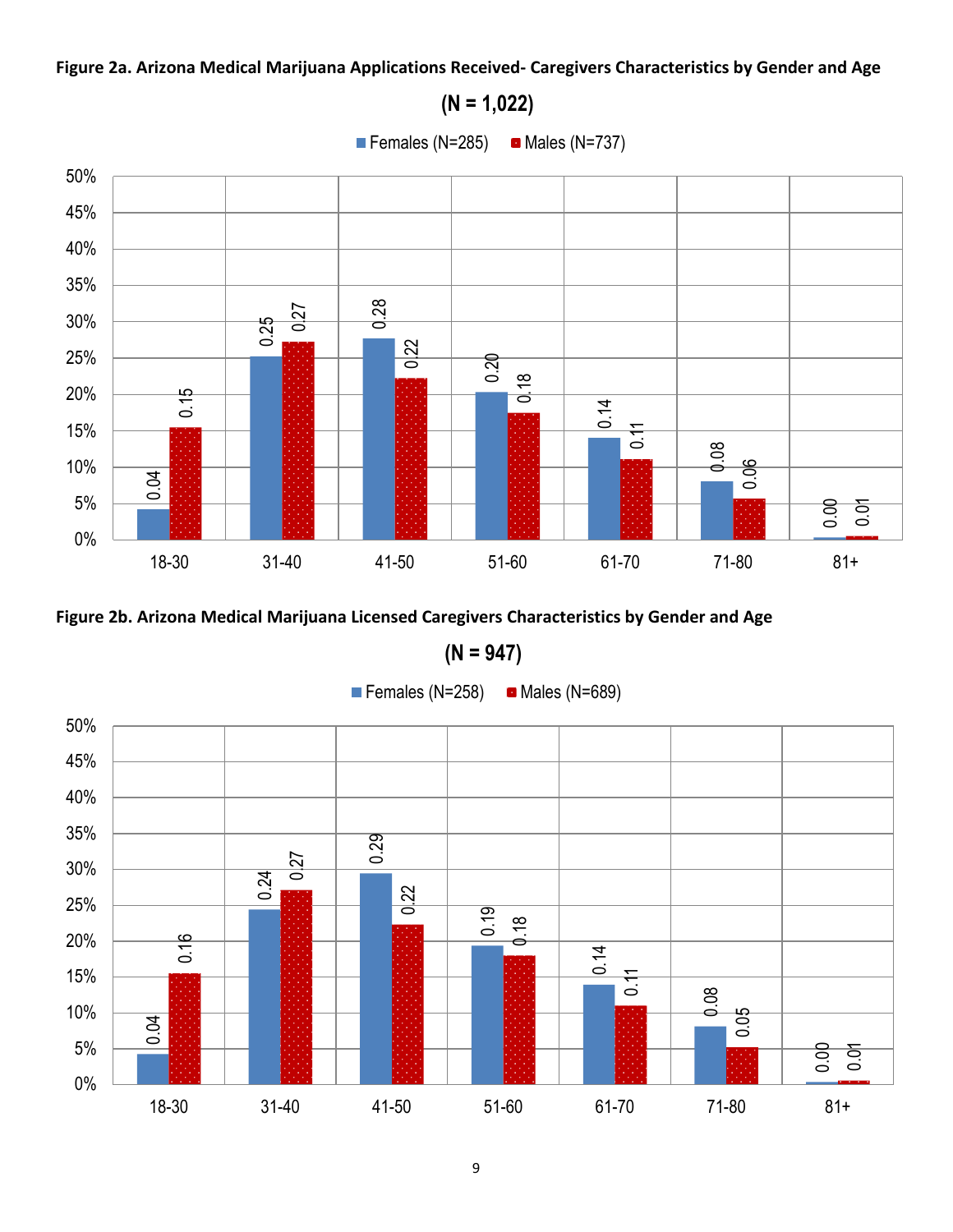## **Table 4a. Arizona Medical Marijuana Applications Received- Patient Medical Conditions Profile**

| <b>Patient medical condition profile of Applications</b><br><b>Received 1</b> | <b>Totals</b> | <b>Percent Total</b> |
|-------------------------------------------------------------------------------|---------------|----------------------|
| Alzheimer's                                                                   | 61            | 0.04%                |
| Cachexia                                                                      | 74            | 0.05%                |
| Cancer                                                                        | 2,435         | 1.76%                |
| <b>Chronic Pain</b>                                                           | 123,861       | 89.34%               |
| <b>Crohn's Disease</b>                                                        | 412           | 0.30%                |
| Glaucoma                                                                      | 690           | 0.50%                |
| <b>Hepatitis C</b>                                                            | 486           | 0.35%                |
| <b>HIV/AIDS</b>                                                               | 467           | 0.34%                |
| <b>Muscle Spasms</b>                                                          | 582           | 0.42%                |
| <b>Nausea</b>                                                                 | 516           | 0.37%                |
| Post-Traumatic Stress Disorder (PTSD)                                         | 1,630         | 1.18%                |
| <b>Sclerosis</b>                                                              | 19            | 0.01%                |
| <b>Seizures</b>                                                               | 787           | 0.57%                |
| <b>Two Or More Conditions</b>                                                 | 6,624         | 4.78%                |
| <b>TOTAL</b>                                                                  | 138,644       | 100.00%              |

¶ Unique debilitating conditions

# **Table 4b. Arizona Medical Marijuana Licensed Qualifying Patients Medical Conditions Profile**

| <b>Patient medical condition profile of Applications</b><br>Approved <sup>11</sup> | <b>Totals</b> | <b>Percent Total</b> |
|------------------------------------------------------------------------------------|---------------|----------------------|
| Alzheimer's                                                                        | 59            | 0.04%                |
| Cachexia                                                                           | 73            | 0.05%                |
| Cancer                                                                             | 2,416         | 1.75%                |
| <b>Chronic Pain</b>                                                                | 123,168       | 89.37%               |
| <b>Crohn's Disease</b>                                                             | 410           | 0.30%                |
| Glaucoma                                                                           | 686           | 0.50%                |
| <b>Hepatitis C</b>                                                                 | 484           | 0.35%                |
| <b>HIV/AIDS</b>                                                                    | 461           | 0.33%                |
| <b>Muscle Spasms</b>                                                               | 577           | 0.42%                |
| <b>Nausea</b>                                                                      | 514           | 0.37%                |
| Post-Traumatic Stress Disorder (PTSD)                                              | 1,615         | 1.17%                |
| <b>Sclerosis</b>                                                                   | 18            | 0.01%                |
| <b>Seizures</b>                                                                    | 776           | 0.56%                |
| <b>Two Or More Conditions</b>                                                      | 6,555         | 4.76%                |
| <b>TOTAL</b>                                                                       | 137,812       | 100.00%              |

¶ Unique debilitating conditions